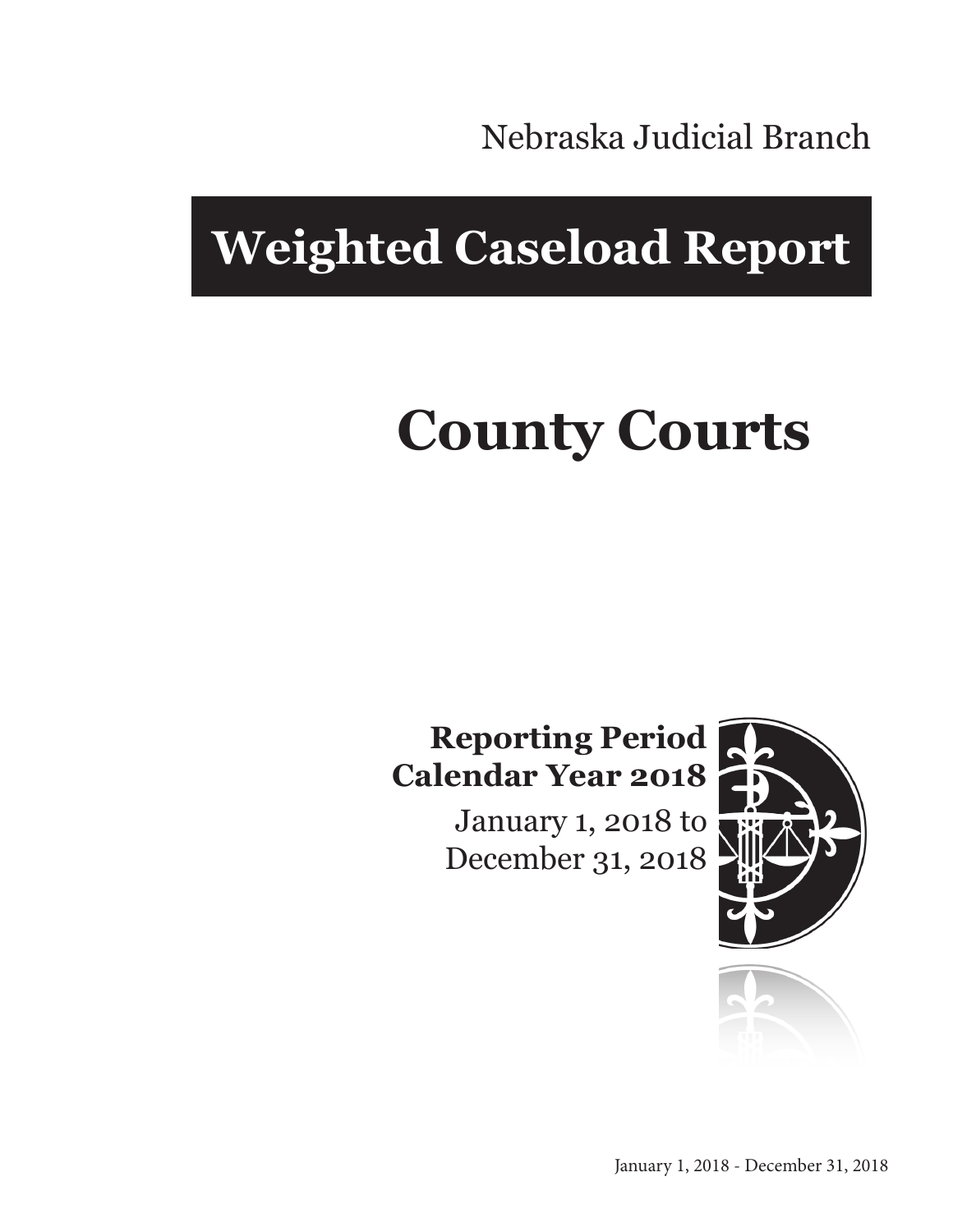### Nebraska County Courts Weighted Caseload Report

#### **Calendar 2018 (January 1, 2018 — December 31, 2018)**

This Weighted County Court Caseload Report contains caseload statistics for Nebraska's 93 District Courts, grouped into twelve Judicial Districts. The judiciary of Nebraska currently assesses the need for judicial positions using a weighted caseload method based on cases opened. Weighted caseload systems provide objective, standardized determinations of resource needs.

*No quantitative judgeship assessment method, including a weighted caseload system will determine the exact number of judges required within a judicial district. But quantitative methods, such as weighted caseload can approximate the need for judgeships and provide a point of reference or standard for comparing relative need among judicial districts. Other measures, both qualitative and quantitative, may be used in conjunction with the weighted caseload standard calculation to support the assessment of judicial need. In particular, should the standard calculation show the need for a fractional judge (less than the full-time equivalent), additional assessments as to the relative workload per judge within a district and travel per judge may be useful. Also, other useful measures may include analyses of budget constraints, population trends, and other factors that may differentially affect the need for judges across districts.*

**Mission of the Nebraska Administrative Office of the Courts:**

Under the direction of the Nebraska Supreme Court, the Administrative Office of the Courts' mission is to ensure the public has equal access to justice, using leadership, education, technology, and administrative services to implement consistent, efficient, and effective court practices.



**Corey R. Steel | Nebraska State Court Administrator Nebraska Supreme Court**

Rm. 1213 State Capitol | P.O. Box 98910 | Lincoln, NE 68509 T 402.471.3730 | F 402.471.2197 www.supremecourt.ne.gov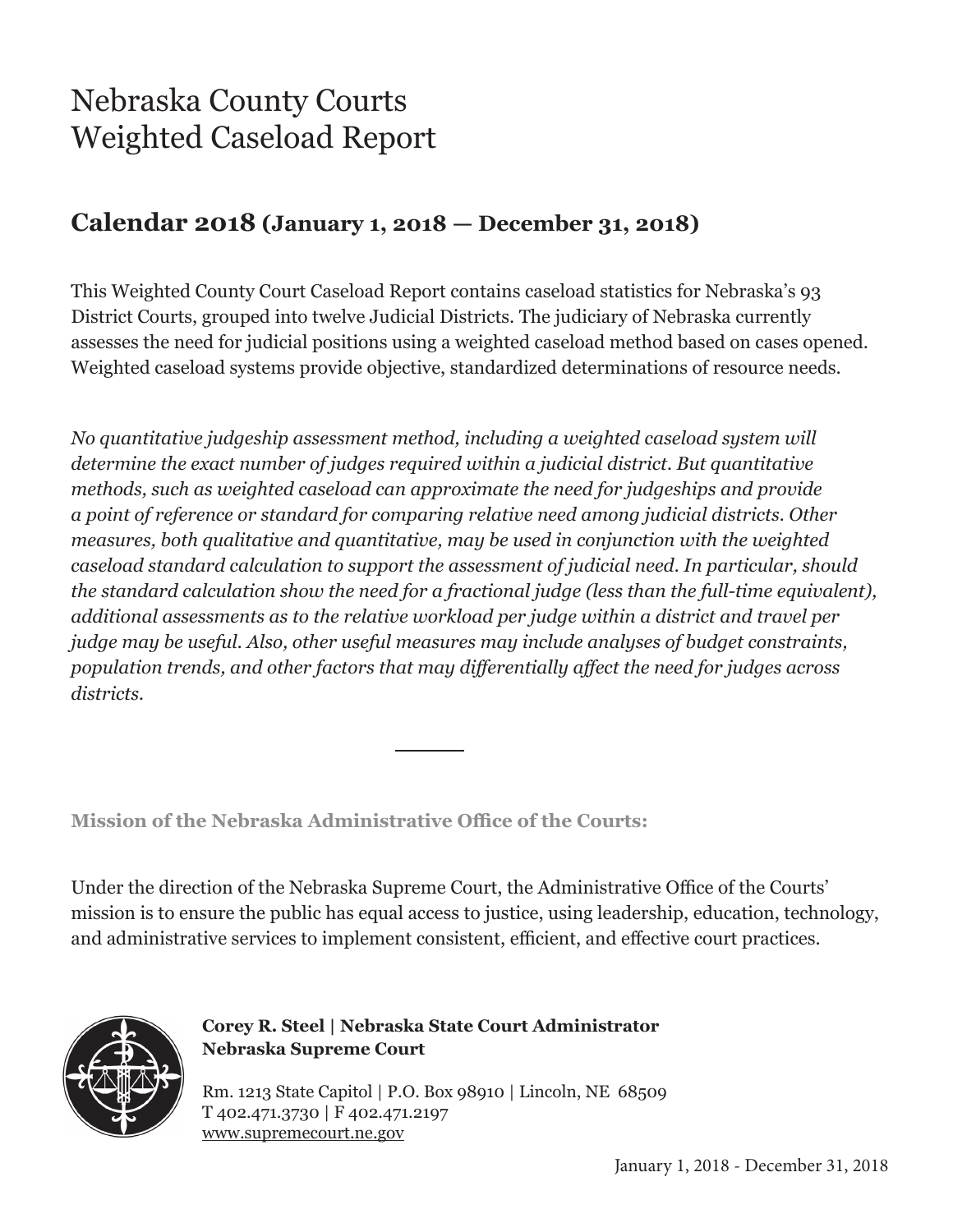#### Nebraska County Courts Judicial Needs

Calendar Year 2018 (January 1, 2018 - December 31, 2018)

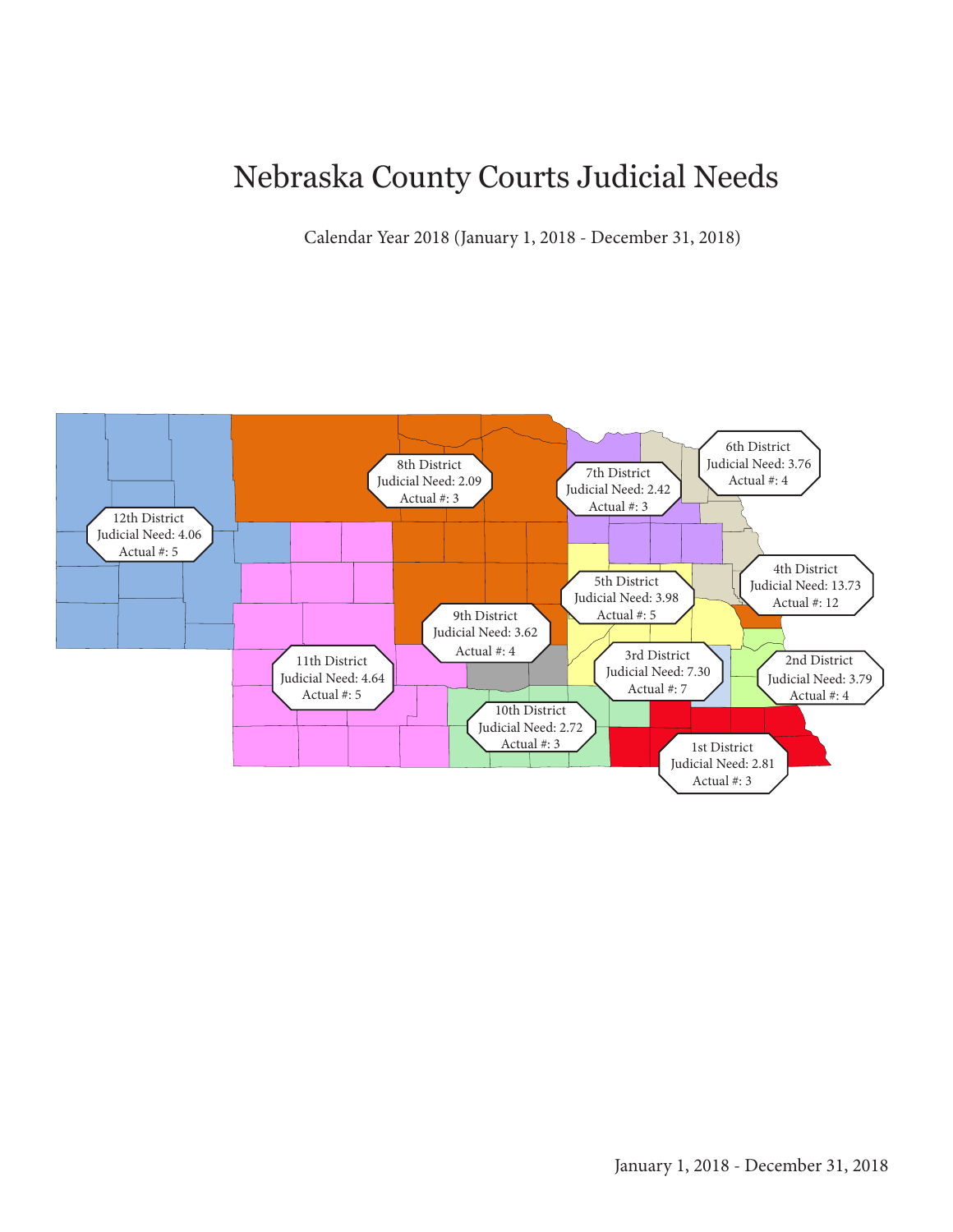#### Weighted Caseload Report 1st Judicial District - County Court

County court need for judges: 2.81 Current number of judges: 3



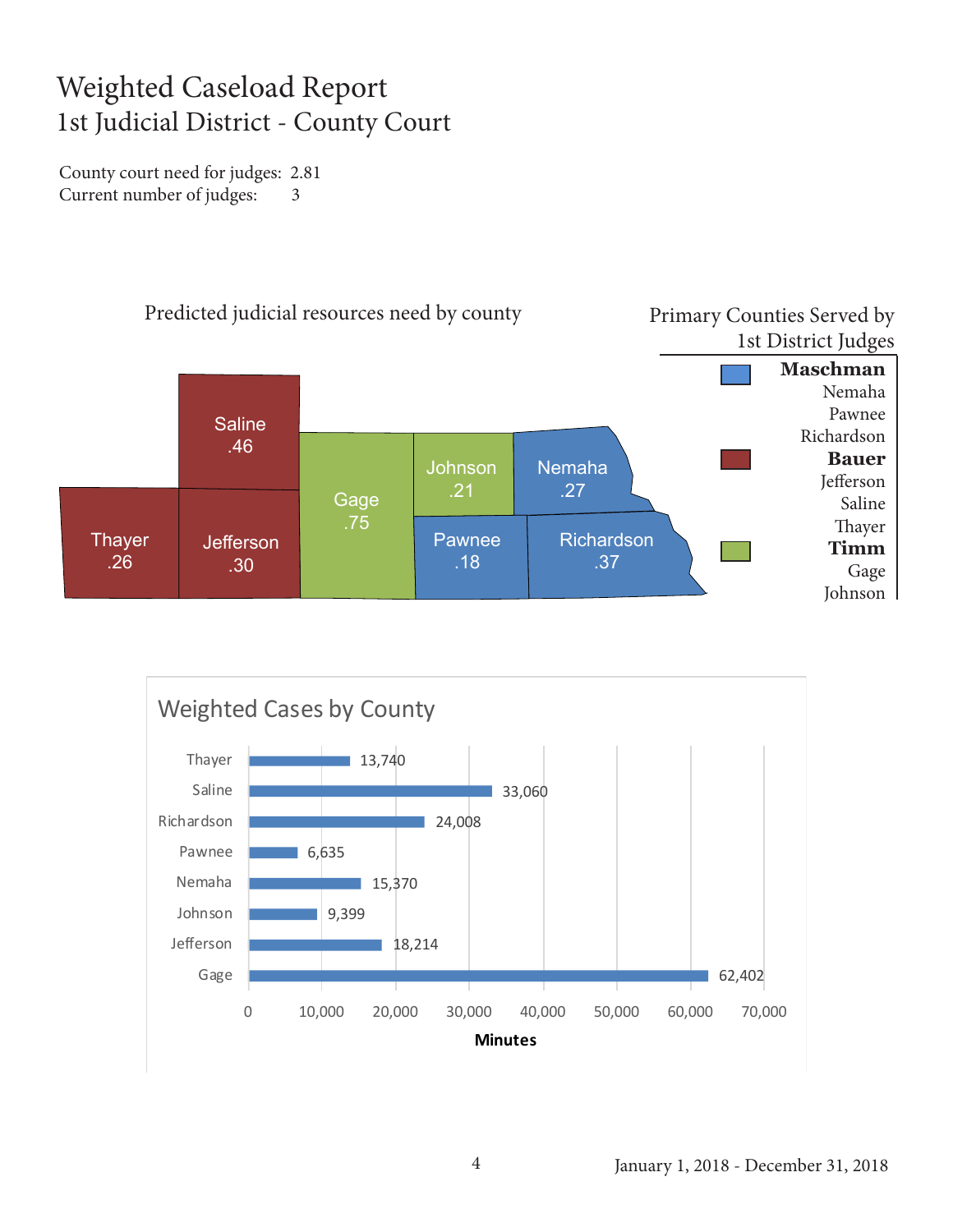#### Weighted Caseload Report 2nd Judicial District - County Court

County court need for judges: 3.79 Current number of judges: 4





\*Sarpy County Juvenile Judge Robert O'Neal hears all Otoe County Juvenile Cases

(Juvenile cases have been removed from Otoe County weighted cases and added to Sarpy County weighted cases.)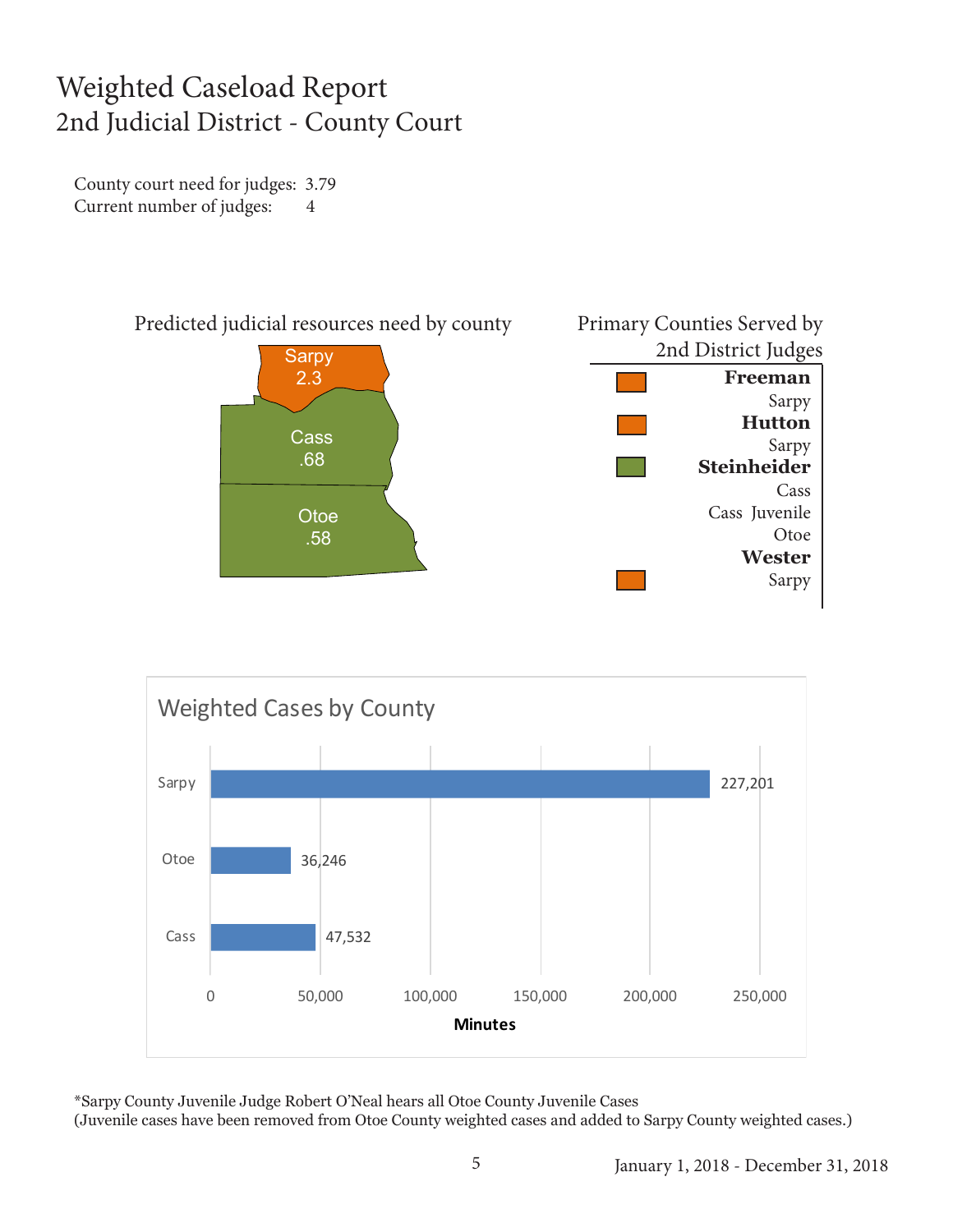#### Weighted Caseload Report 3rd Judicial District - County Court

County court need for judges: 7.30 Current number of judges: 7



| Judges Serving the 3rd District |
|---------------------------------|
| <b>County Court</b>             |
| Acton                           |
| Fruedenberg                     |
| Parsley                         |
| Phillips                        |
| Reuter                          |
| Yardley                         |
| merman<br>Zin                   |
|                                 |

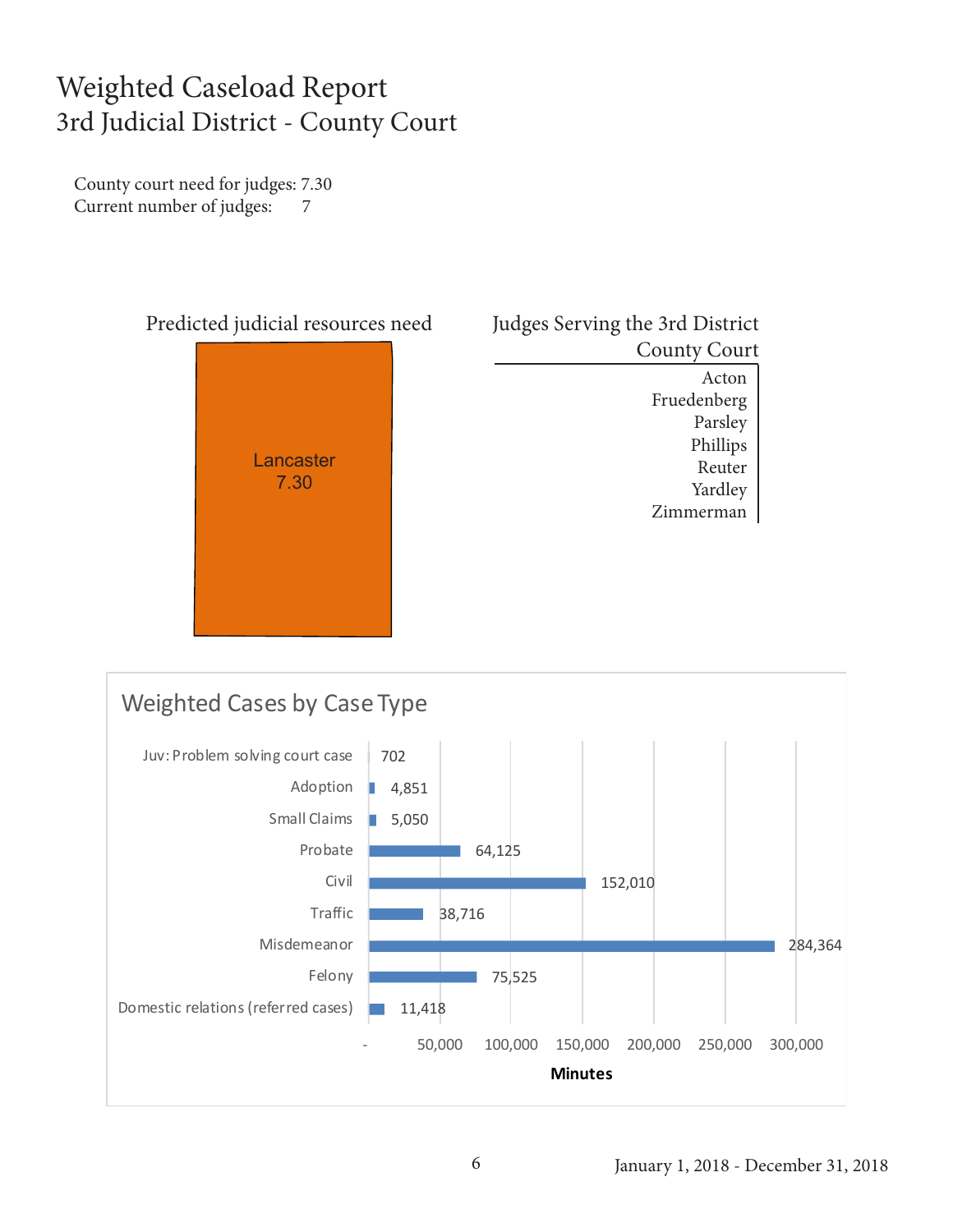#### Weighted Caseload Report 4th Judicial District - County Court

County court need for judges: 13.73 Current number of judges: 12



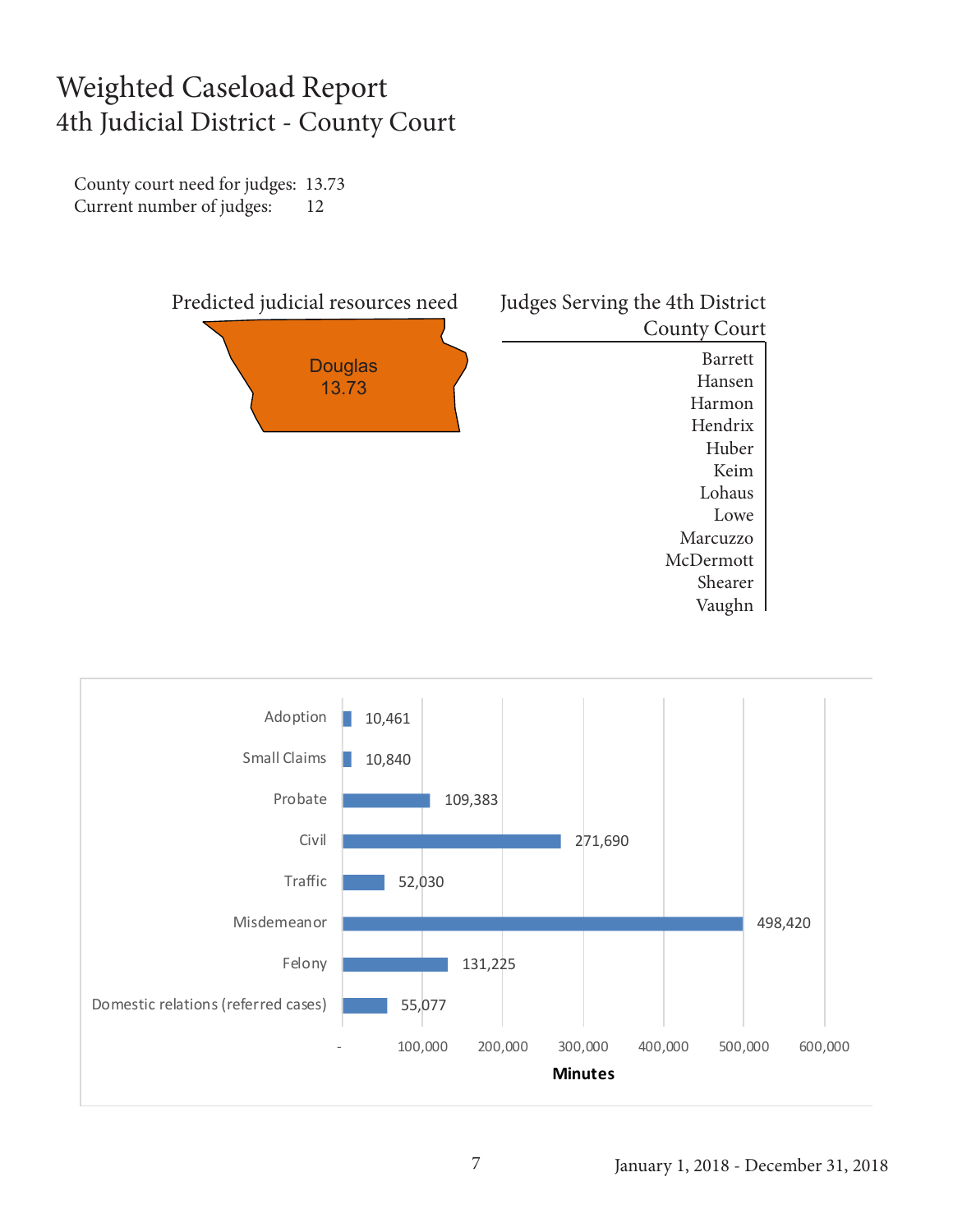#### Weighted Caseload Report 5th Judicial District - County Court

County court need for judges: 3.98 Current number of judges: 5

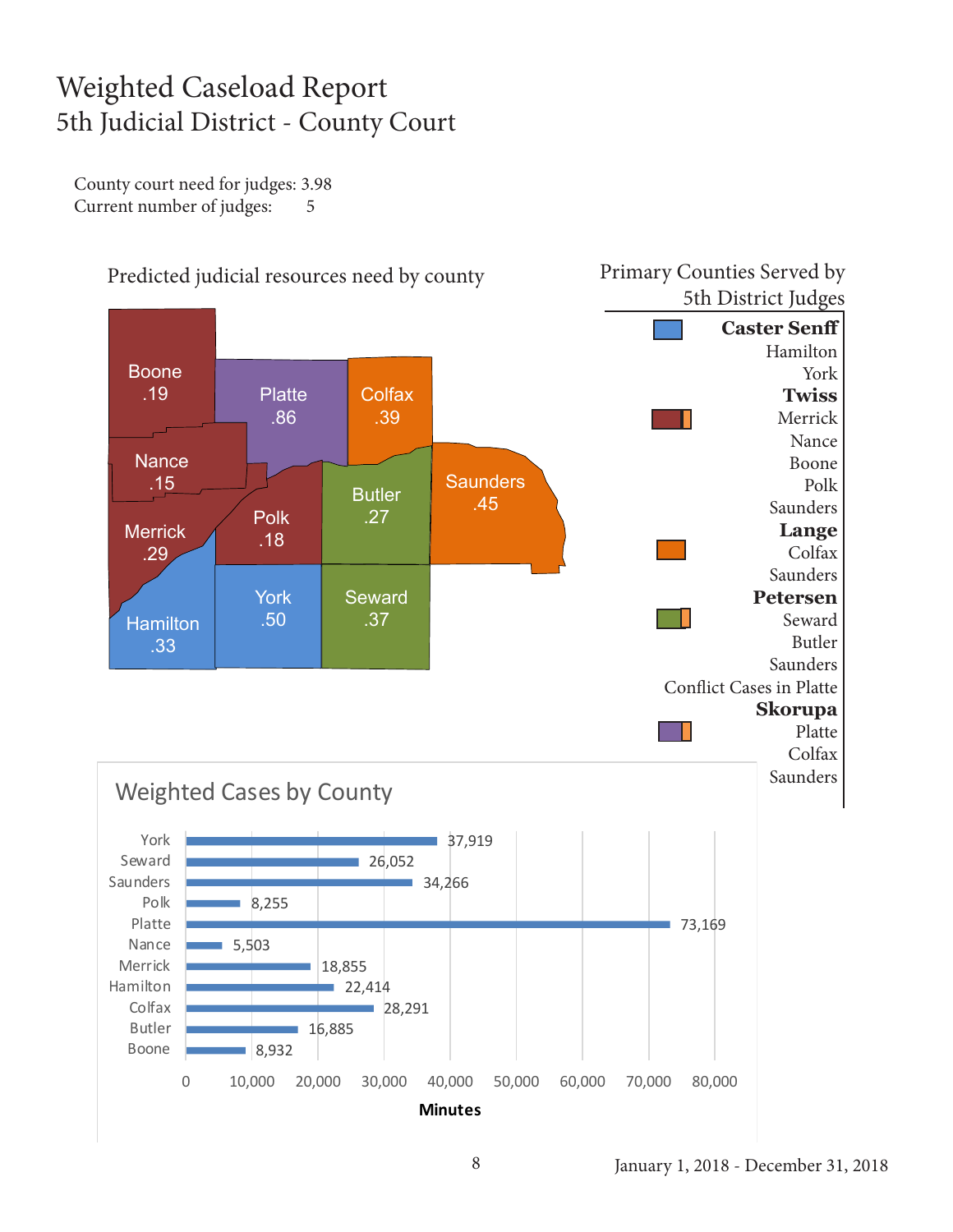#### Weighted Caseload Report 6th Judicial District - County Court

County court need for judges: 3.76 Current number of judges: 4



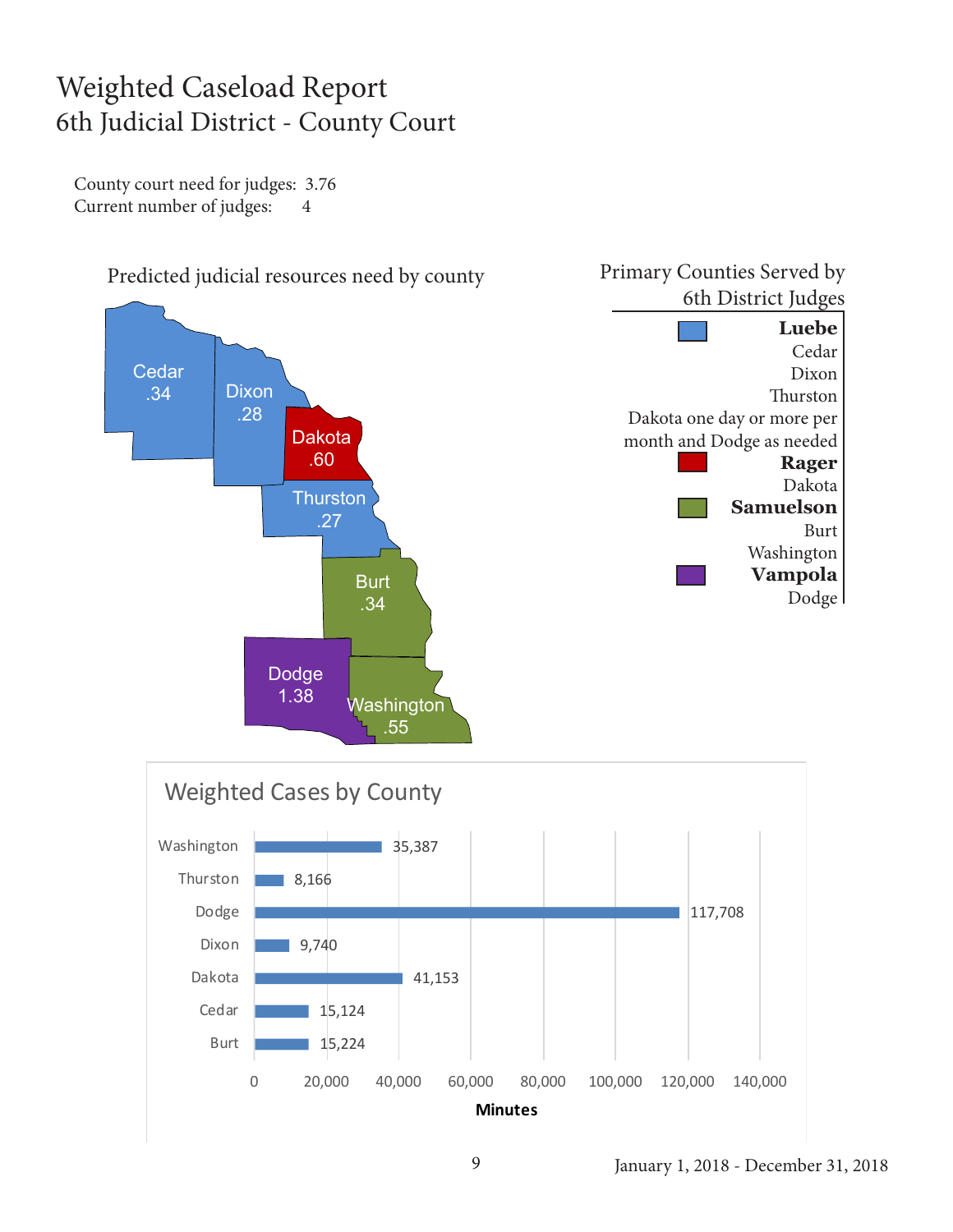#### Weighted Caseload Report 7th Judicial District - County Court

County court need for judges: 2.42 Current number of judges: 3



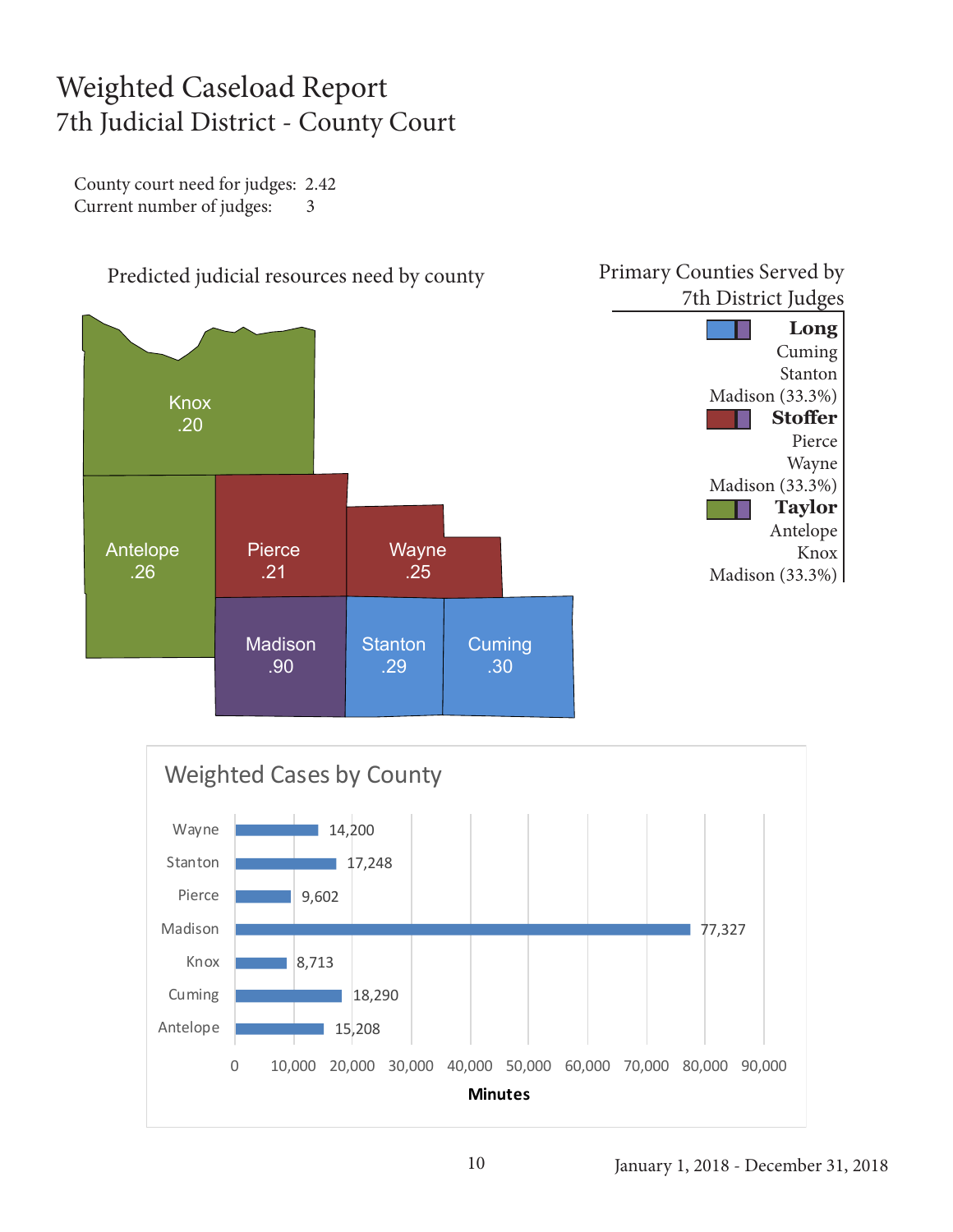#### Weighted Caseload Report 8th Judicial District - County Court

County court need for judges: 2.09 Current number of judges: 3

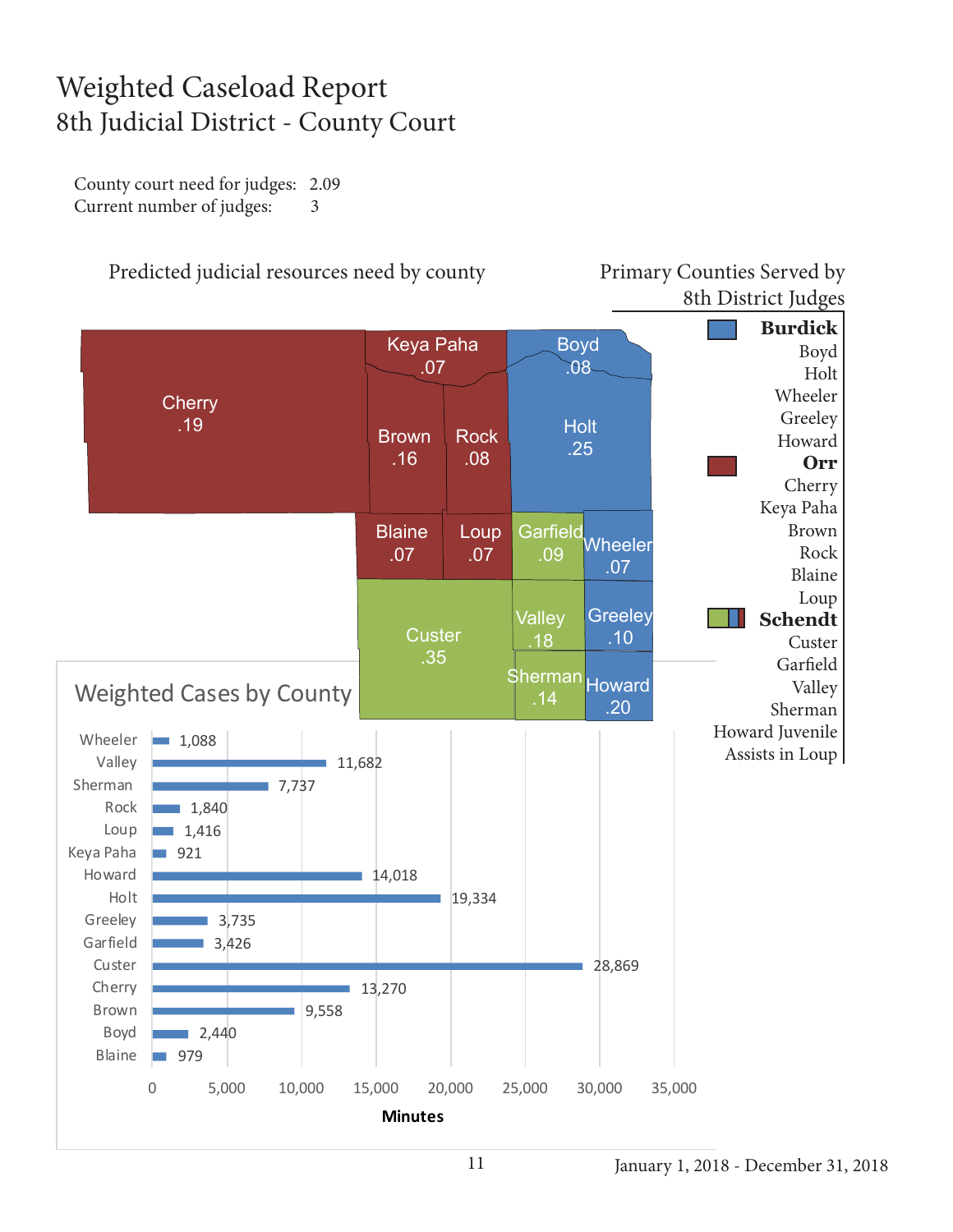#### Weighted Caseload Report 9th Judicial District - County Court

County court need for judges: 3.62 Current number of judges: 4





January 1, 2018 - December 31, 2018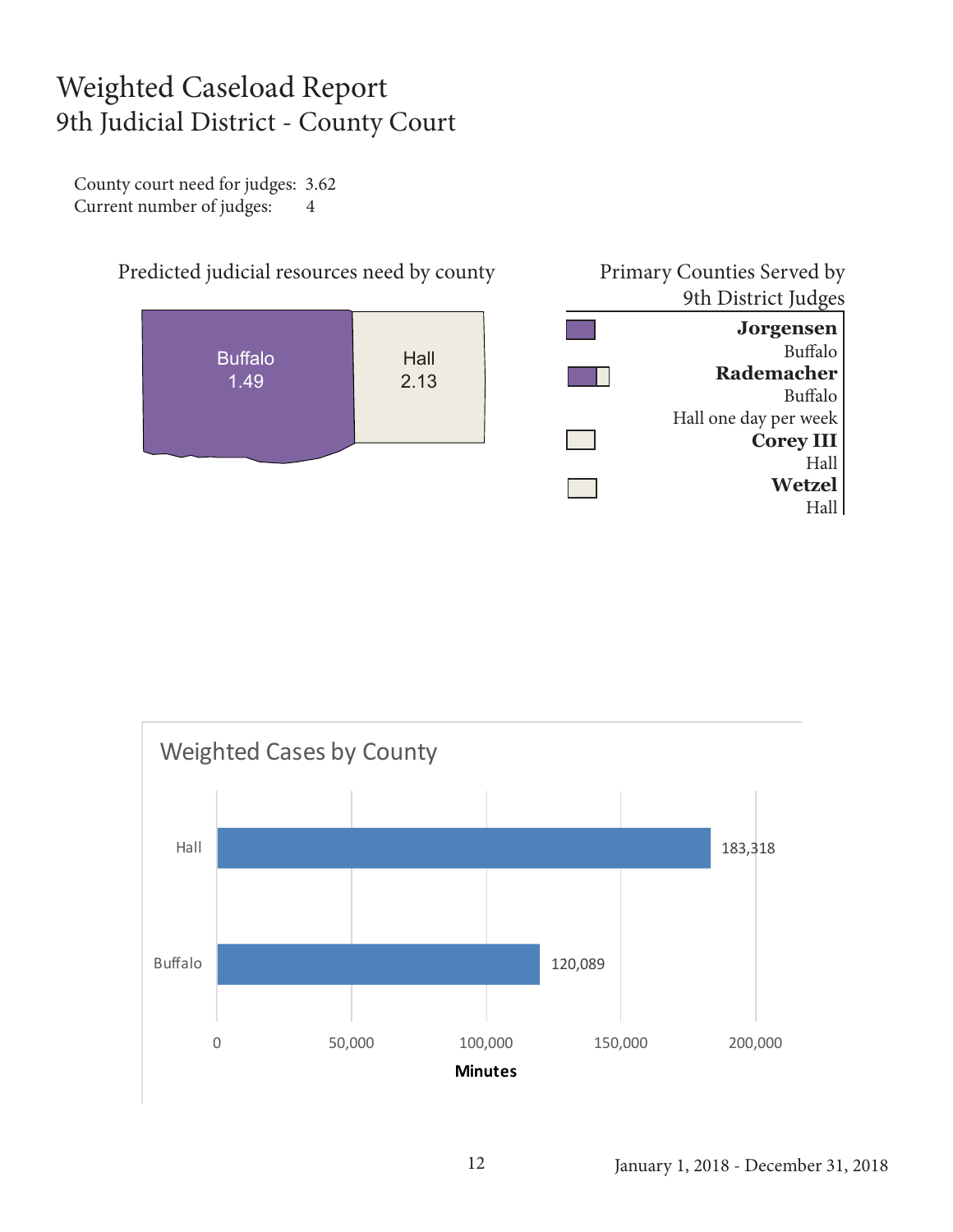#### Weighted Caseload Report 10th Judicial District - County Court

County court need for judges: 2.72 Current number of judges: 3

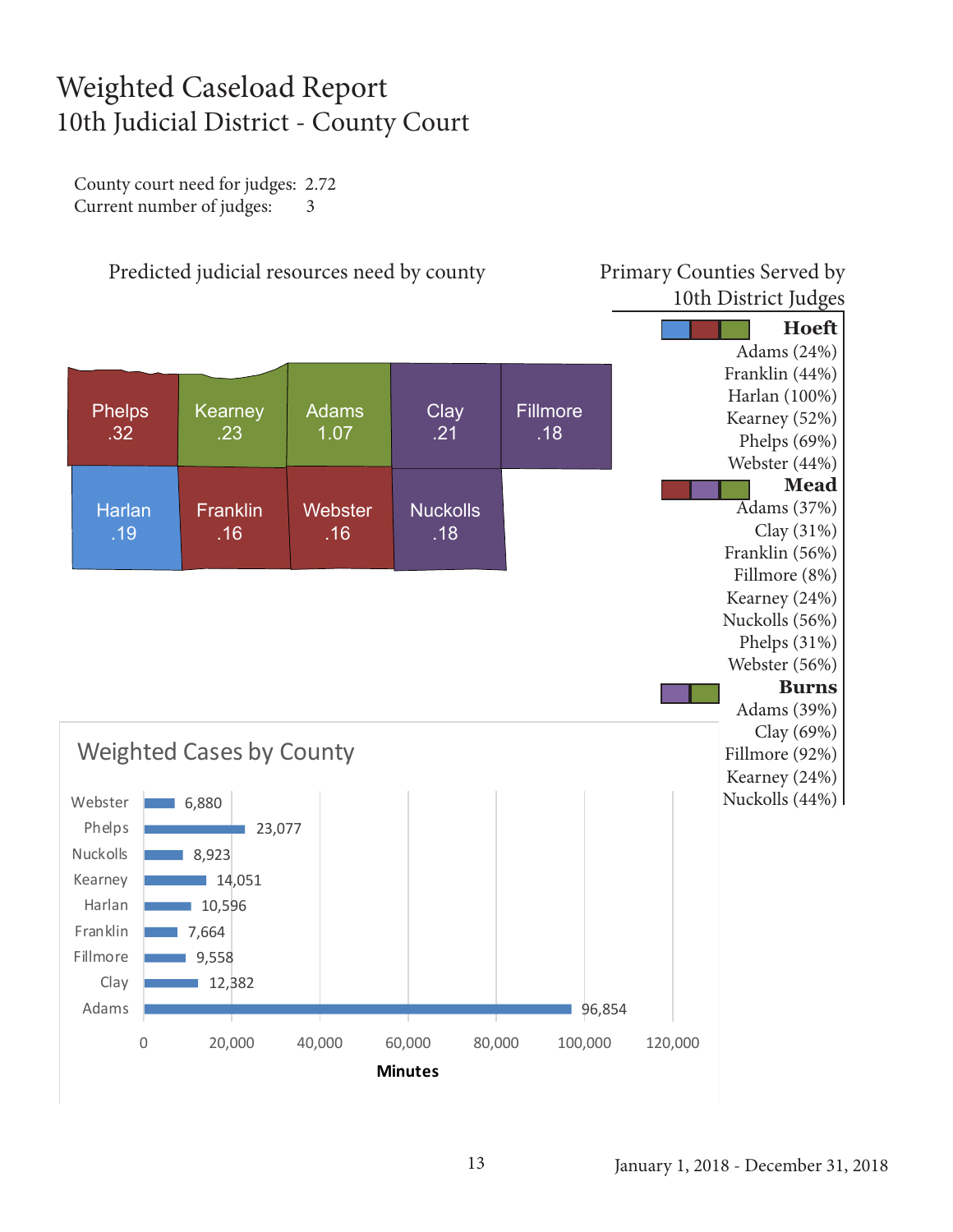#### Weighted Caseload Report 11th Judicial District - County Court

County court need for judges: 4.64 Current number of judges: 5